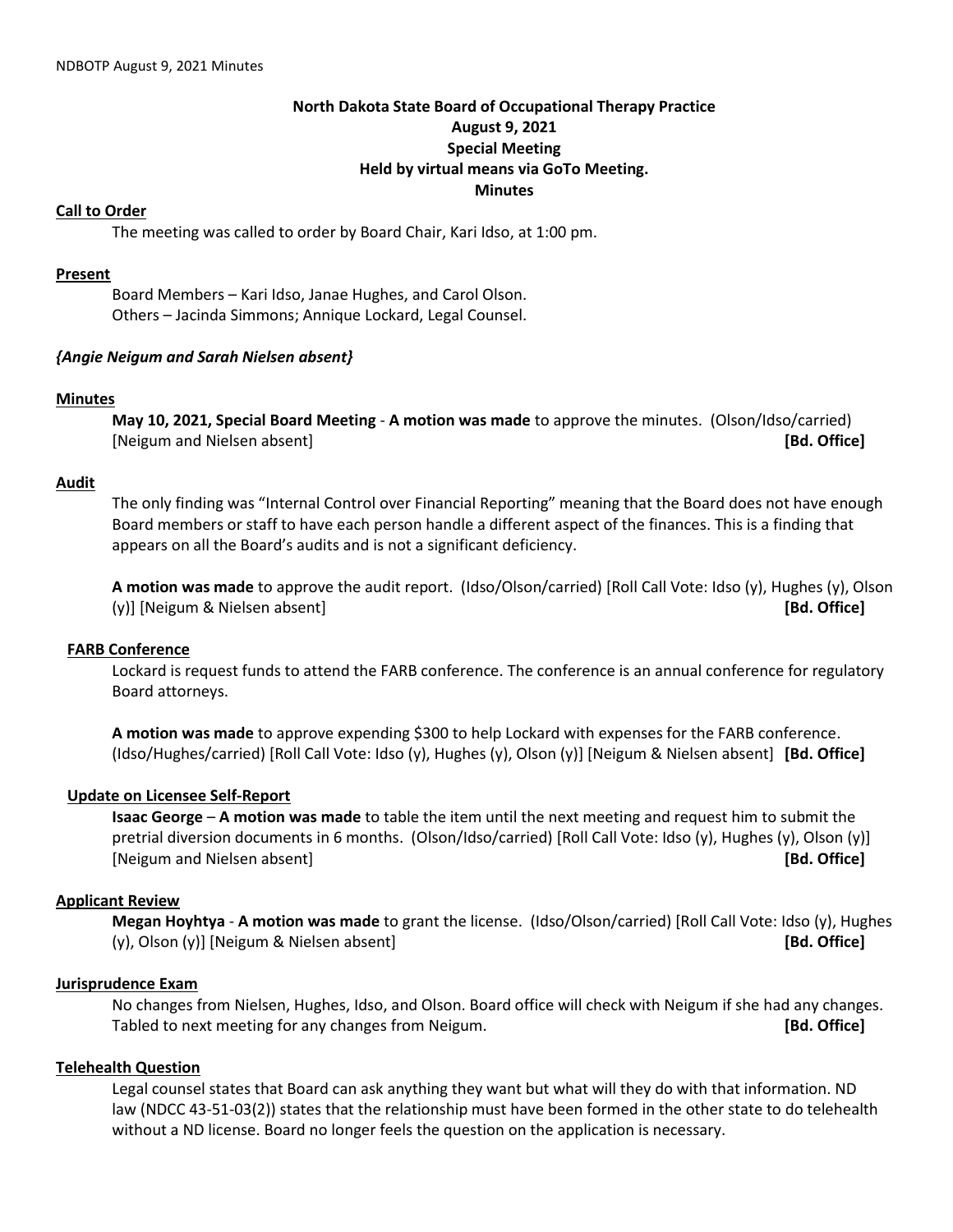### NDBOTP August 9, 2021 Minutes

The Board will review their telehealth statement at the next meeting. Board office will seek out telehealth statement from physical therapy and speech pathology boards. **[Bd. Office]**

# **List of Approved Licensees (5/5/2021-8/2/2021)**

**A motion was made** that the Board approves and ratifies the attached list of issued licenses. (Hughes/Idso/carried) [Roll Call Vote: Olson (y), Hughes (y), Idso (y)] [Neigum & Nielsen absent]

#### **Board Appointments**

Idso may be moving out of state and will let the Board office know in the next couple of weeks. **[Idso]**

Olson wishes to be reappointed but is unsure she qualifies now that she is retired. Legal counsel says to apply and let the governor's office determine if she's still qualified. **[Olson]** [Olson]

## **NBCOT Presentation**

Barb Williams with NBCOT explained the role of NBCOT in licensure exams and partnership with the Board.

## **Next Meeting Date**

The Board will meet again sometime in January 2022.

#### **Adjourn**

The meeting was adjourned at 2:20 pm.

## **Respectfully submitted,**

**Kari Idso, Jacinda Simmons Board Chair Administrative Assistant Administrative Assistant NDBOTP Office**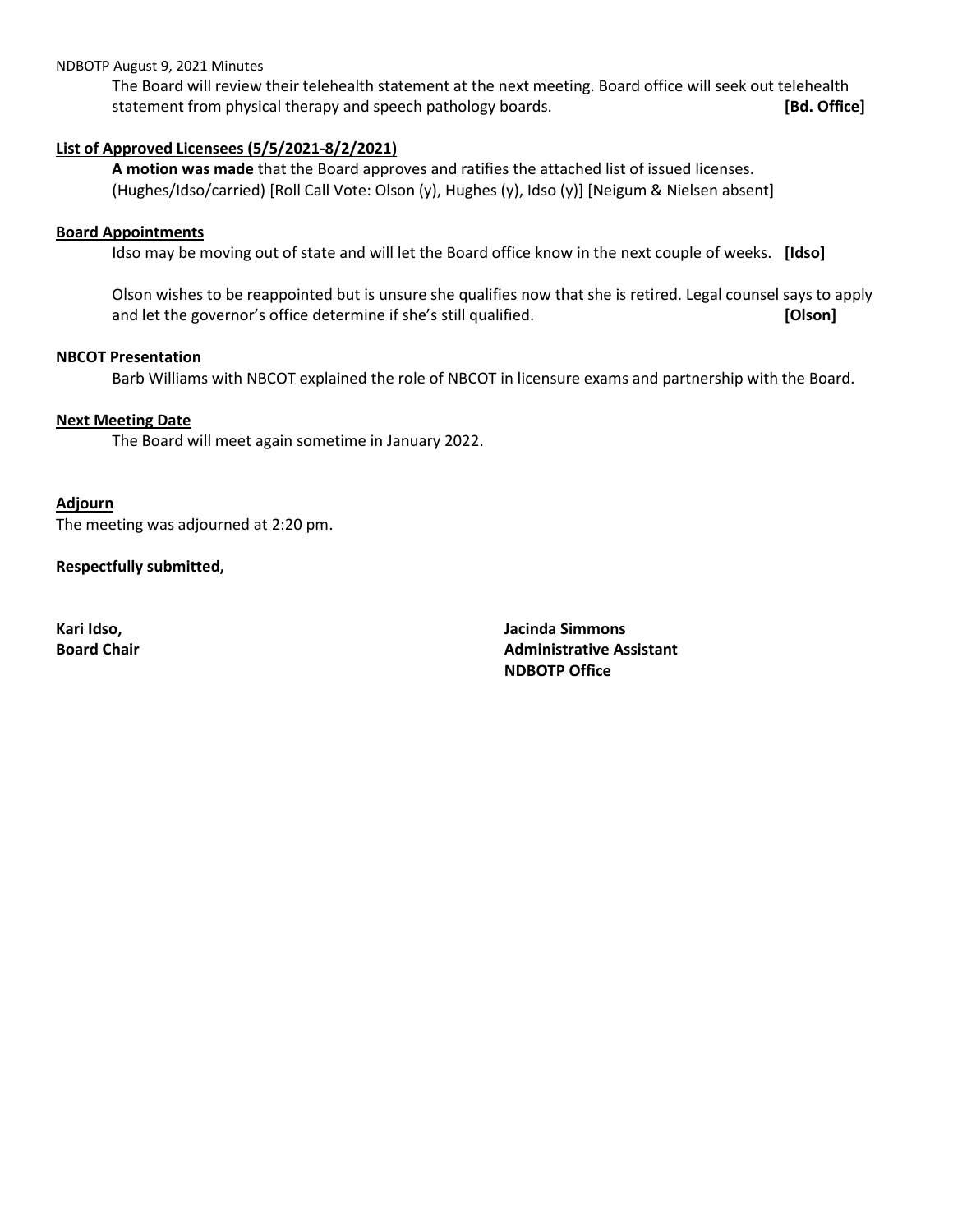# **NDBOTP New Licenses and Limited Permits Issued 5/5/2021-8/2/2021**

| <b>Last Name</b> | <b>First Name</b> | License<br>#            | <b>Type</b>                         | <b>Issue Date</b> | <b>Expiration</b> | <b>Employer Name</b>                           | <b>City</b>        | <b>State</b> |
|------------------|-------------------|-------------------------|-------------------------------------|-------------------|-------------------|------------------------------------------------|--------------------|--------------|
| Abel             | <b>Brooke</b>     | 1587                    | <b>OT</b>                           | 06/24/2021        | 6/30/2022         | <b>CHI</b> Health at Home                      | Breckenridge       | <b>MN</b>    |
| Arnhalt          | Michelle          | 1869                    | <b>OT</b>                           | 7/21/2021         | 6/30/2022         | <b>Benedictine Living</b><br>Community         | Wahpeton           | <b>ND</b>    |
| Berglund         | Kaitlyn           | 1857                    | <b>OT</b>                           | 6/28/2021         | 6/30/2022         |                                                |                    |              |
|                  |                   |                         |                                     |                   |                   | ISD 271<br><b>Bloomington Public</b>           |                    |              |
| Bruggman         | Stephanie         | 1856                    | <b>OT</b>                           | 6/28/2021         | 6/30/2022         | Schools                                        | Minneapolis        | <b>MN</b>    |
| Cassell          | Evan              | 1859                    | <b>OT</b>                           | 6/28/2021         | 6/30/2022         |                                                |                    |              |
| Coalwell         | Lexie             | 1860                    | <b>OT</b>                           | 7/2/2021          | 6/30/2022         | Sanford Health                                 | Fargo              | $\rm ND$     |
| Fetsch           | Dalton            | 1871                    | <b>OT</b>                           | 7/26/2021         | 6/30/2022         | Sanford Health                                 | Fargo              | ND           |
| Grimley          | Allyson           | 1862                    | <b>OT</b>                           | 7/8/2021          | 6/30/2022         | <b>Embrace Therapy</b>                         |                    |              |
| Hamann           | Megan             | 1865                    | <b>OT</b>                           | 7/12/2021         | 6/30/2022         | Services                                       | Fargo              | ND           |
| Harpster         | Jennifer          | 1853                    | <b>OT</b>                           | 6/1/2021          | 6/30/2022         | Remedy Therapy                                 | Pierre             | ${\rm SD}$   |
| Harrell          | Rachel            | 1861                    | <b>OT</b>                           | 7/6/2021          | 6/30/2022         |                                                |                    |              |
| Jensen           | Madison           | 1868                    | <b>OT</b>                           | 7/21/2021         | 6/30/2022         | <b>Big Country Rehab</b>                       | Douglas            | WY           |
|                  |                   |                         |                                     |                   |                   | Essentia Health-<br>South University           |                    |              |
| Johnson          | Melanie           | 1858                    | <b>OT</b>                           | 6/28/2021         | 6/30/2022         | Clinic                                         | Fargo              | ND           |
| McCabe           | Colleen           | 1873                    | <b>OT</b>                           | 8/2/2021          | 6/30/2022         | <b>Select Medical</b><br><b>Cariant Health</b> | Philadelphia       | PA           |
| Morgan           | Kiley             | 1863                    | <b>OT</b>                           | 7/9/2021          | 6/30/2022         | Partners                                       | Omaha              | NE           |
| Nieuwsma         | Nicole            | 1875                    | <b>OT</b>                           | 8/2/2021          | 6/30/2022         |                                                |                    |              |
| Peacock          | Alycia            | LP                      | <b>OT</b><br>LP                     | 06/14/2021        | 10/14/2021        | Little Miracles, Inc.                          | <b>Grand Forks</b> | ND           |
|                  |                   |                         | <b>OT</b>                           |                   |                   |                                                |                    |              |
| Peterman         | Brianna           | LP                      | LP                                  | 07/26/2021        | 11/26/2021        |                                                |                    |              |
| Romsdal          | Macie             | 1866                    | <b>OT</b>                           | 7/12/2021         | 6/30/2022         | <b>Pediatric Partners</b><br>Clinic            | Fargo              | <b>ND</b>    |
| Saunders         | Jordan            | 1855                    | <b>OT</b>                           | 6/24/2021         | 6/30/2022         |                                                |                    |              |
| Schumacher       | Tasha             | 1463                    | <b>OT</b>                           | 05/24/2021        | 6/30/2022         | <b>Bozeman Health</b><br>Deaconess Hospital    | Bozeman            | MT           |
| Schumacher       | Bailey            | $\mathbf{L}\mathbf{P}$  | <b>OT</b><br>$\mathrm{LP}$          | 06/24/2021        | 10/24/2021        |                                                |                    |              |
| Sherry           | Kelsey            | 1864                    | OT                                  | 7/12/2021         | 6/30/2022         | Altru Health System                            | <b>Grand Forks</b> | $\rm ND$     |
| Shorma           | Casandra          | 1369 -<br>$\mathrm{LP}$ | <b>OT</b><br>$\mathrm{LP}$          | 05/10/2021        | 9/10/2021         |                                                |                    | $\rm ND$     |
| <b>Spanos</b>    | Grace             | $\mathrm{LP}$           | <b>OT</b><br>$\mathbf{L}\mathbf{P}$ | 05/24/2021        | 9/24/2021         |                                                |                    |              |
| Spero            | Michael           | 1872                    | <b>OT</b>                           | 8/2/2021          | 6/30/2022         | Therapy Express                                | <b>Boise</b>       | ID           |
| Steffen          | <b>Brandon</b>    | 1874                    | <b>OT</b>                           | 8/2/2021          | 6/30/2022         | Altru Health System                            | <b>Grand Forks</b> | ND           |
| Stevens          | Shalee            | 1854                    | <b>OT</b>                           | 6/4/2021          | 6/30/2022         |                                                |                    |              |
| Stiegelmeier     | Karen             | $\mathbf{L}\mathbf{P}$  | <b>OT</b><br>$\mathbf{L}\mathbf{P}$ | 05/14/2021        | 9/14/2021         |                                                |                    |              |
| Vee              | Joshua            | $1568 -$<br>LP          | <b>OT</b><br>LP                     | 07/02/2021        | 11/2/2021         |                                                |                    |              |